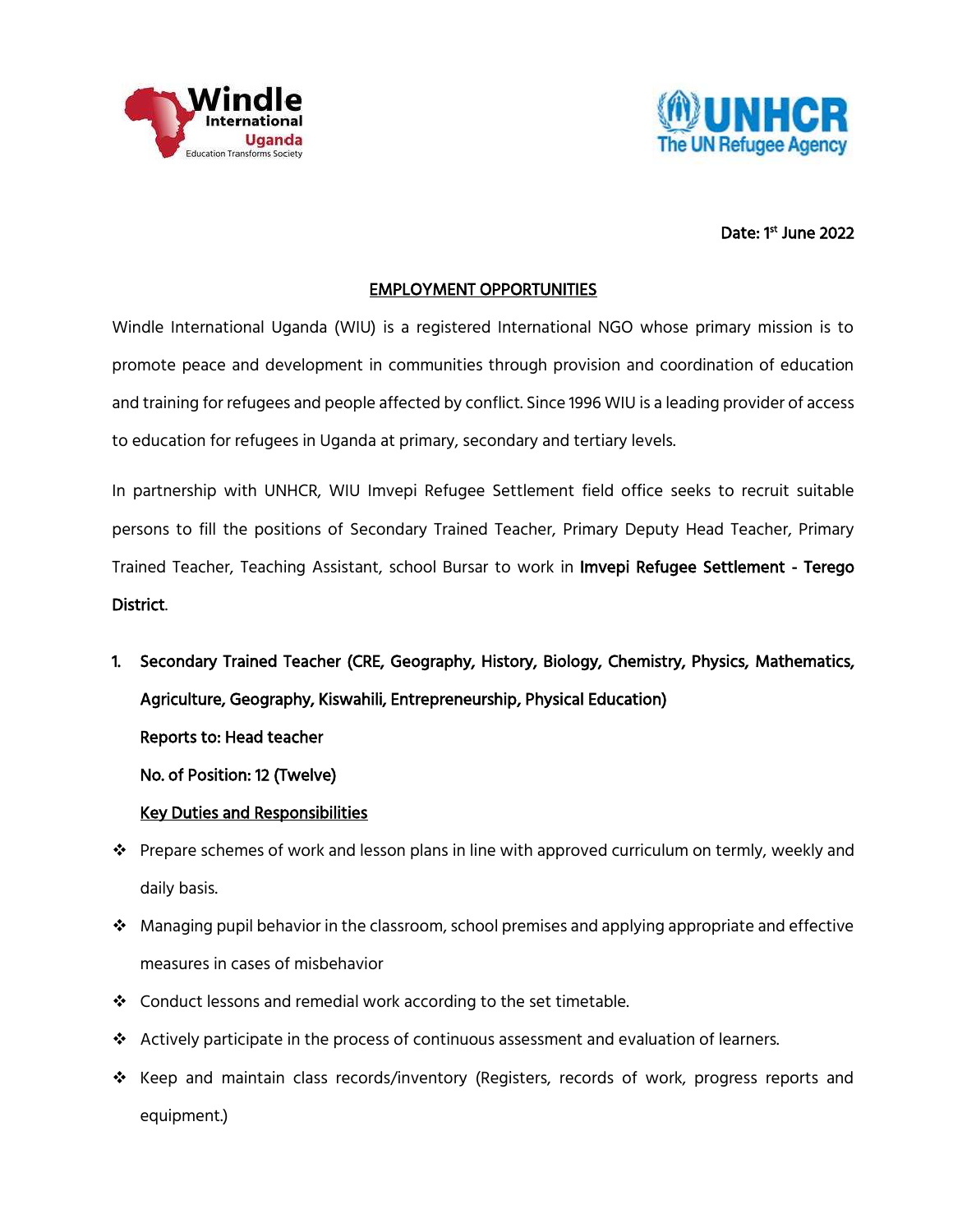- Undergoing regular observations and participating in regular in-service training as part of continuing professional development
- Participate in co-curricular activities and link the community with the school
- $\div$  Knowledge of group behavior and dynamics, societal trends and influences, human migrations, ethnicity, cultures and their history and origins
- $\cdot \cdot$  Researching new topic areas, maintaining up-to-date subject knowledge and devising and writing new curriculum materials
- Participate in Safeguarding trainings and activities, including compliance with the Child Protection and Safeguarding Policies in place
- $\clubsuit$  Performs any other duty as assigned by the relevant authority from time to time.

### Qualifications, Skills and Experience:

- The applicant must possess a minimum of a Diploma in Secondary Education from a recognized institution/University. Possession of a Degree in Education is an added advantage.
- Letter of recommendation detailing good conduct (no criminal activity including protection violations) from former employer or LC Authority
- $\bullet$  Should be able to identify indicators of system performance and the actions needed to improve or correct performance, relative to the goals of the current system.
- $\cdot \cdot$  Must be duly registered with the Ministry of Education, Sports, Science and Technology
- \* Should be ready to work with minimum supervision and meet the daily task timelines of submitting assignments.
- Should possess knowledge of human behavior and performance, Individual differences in ability, personality and interest, learning and motivation.
- $\clubsuit$  Knowledge of principles and methods for curriculum and training design, teaching and instruction for individuals and groups
- $\cdot$  Should be able to work in a hard to reach and multicultural environment.
- ◆ At least 2 years of relevant professional experience is preferred.
- ❖ Must be aged between 25 45 years.

### 2. School Bursar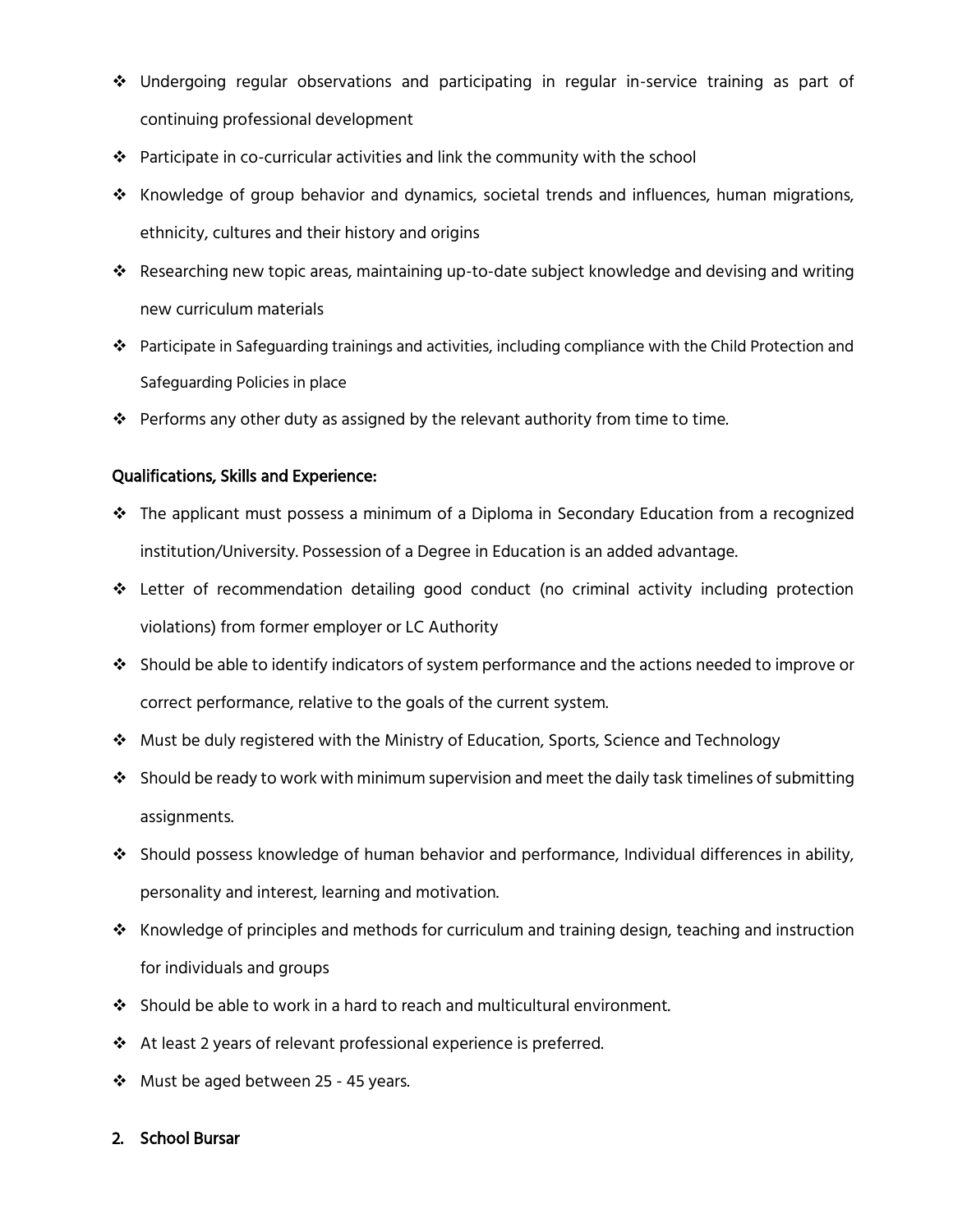### Reports to: Head Teacher

# No. of Posts: 01 (One)

# Key Duties and Responsibilities:

- $\div$  Overall accountancy duties for the Schools Financials (including authorized receipt and accounting for school's funds; management of the school accounts and Budget).
- $\clubsuit$  Monitor and provide monthly reports on the school income and expenditure in relation to budget
- $\div$  Scrutinize and pass for payment invoices received in the school following the recommended SOPs
- $\div$  Update the Cashbooks, ledgers and other tools for effective management of the school's finances
- $\mathbf{\hat{P}}$  Manage the assets, stock and inventory if any; provide monthly reports on status of these items
- $\clubsuit$  Issue receipts to learners and beneficiaries and maintain records of the same on receipt of authorized payments
- Provide regular updates to the Head Teacher, school governors and WIU Field Office (Finance Assistant) on financial performance of the school.
- Coordinate the Procurement of goods and payments following the recommended and approved Procurement procedures.
- $\div$  Perform any other duties as assigned from time to time

# Qualifications, Skills and Experience:

- Diploma in Finance and Accounting, Business Administration, Commerce, BSc Finance and Accounting from a recognized Institution.
- At least 2 years' relevant experience as an accounting technician
- Proficient use of the PASTEL & QuickBooks Accounting Software is desirable
- ❖ Experience working in School setting is an added advantage
- The ideal candidate must have the proficient level of professional skill and/or knowledge in accounting.
- Must have basic knowledge in computer applications like MS Office and data base management
- Experience in and knowledge of relevant accounting systems
- ❖ Effective communication skills.
- Abilities in office administration and organization.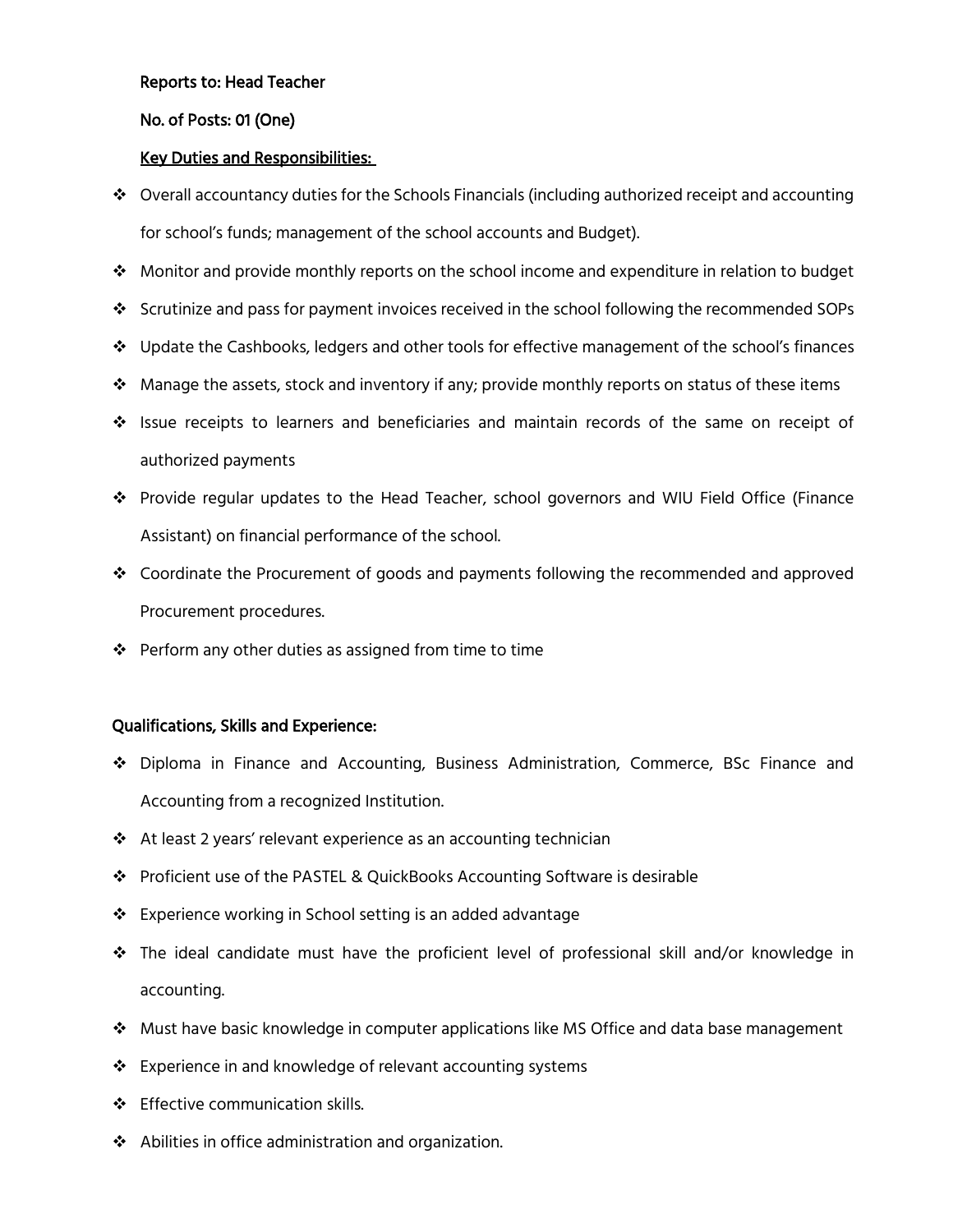- $\cdot$  Able to pay keen attention to detail and manage multiple priorities
- ❖ Ability to work under pressure to be able to meet strict deadlines.
- $\cdot$  Must be aged between 25 45 years.

# 3. Deputy Primary Head Teacher

Reports to: Head Teacher

No. of positions: 02 (Two)

### Key Duties and Responsibilities

- Support the Head Teacher in the coordination and supervision of the day-to-day administration of the school and the district and WIU offices.
- ◆ Coordinate with WIU and inform the office about all interventions taking place within the school.
- \* Intuitively prepare schemes of work and lesson plans in line with approved curriculum on termly, weekly and daily basis.
- Conduct lessons and remedial work according to the set timetable.
- $\triangleleft$  Actively participate in the process of continuous assessment and evaluation of learners.
- $\div$  Keep and maintain class records / inventory and other related reports (Registers, records of work, progress reports and equipment.)
- Actively engage in co-curricular activities.
- Guide and counsel learners.
- ❖ Any other duties relevant to the position as assigned by the Head Teacher.

# Minimum Qualifications and Professional Experience

- ❖ Diploma in Primary education
- $\cdot$  Bachelor's degree in the same field is an added advantage
- Certificate of registration with Ministry of Education & Sports is a Must
- $\clubsuit$  Two years' work experience as deputy head teacher and other administrative position in a busy learning environment.
- Certified copies of academic documents
- Letter of recommendation detailing good conduct (no criminal activity including protection violations) from former employer or LC authority or RWC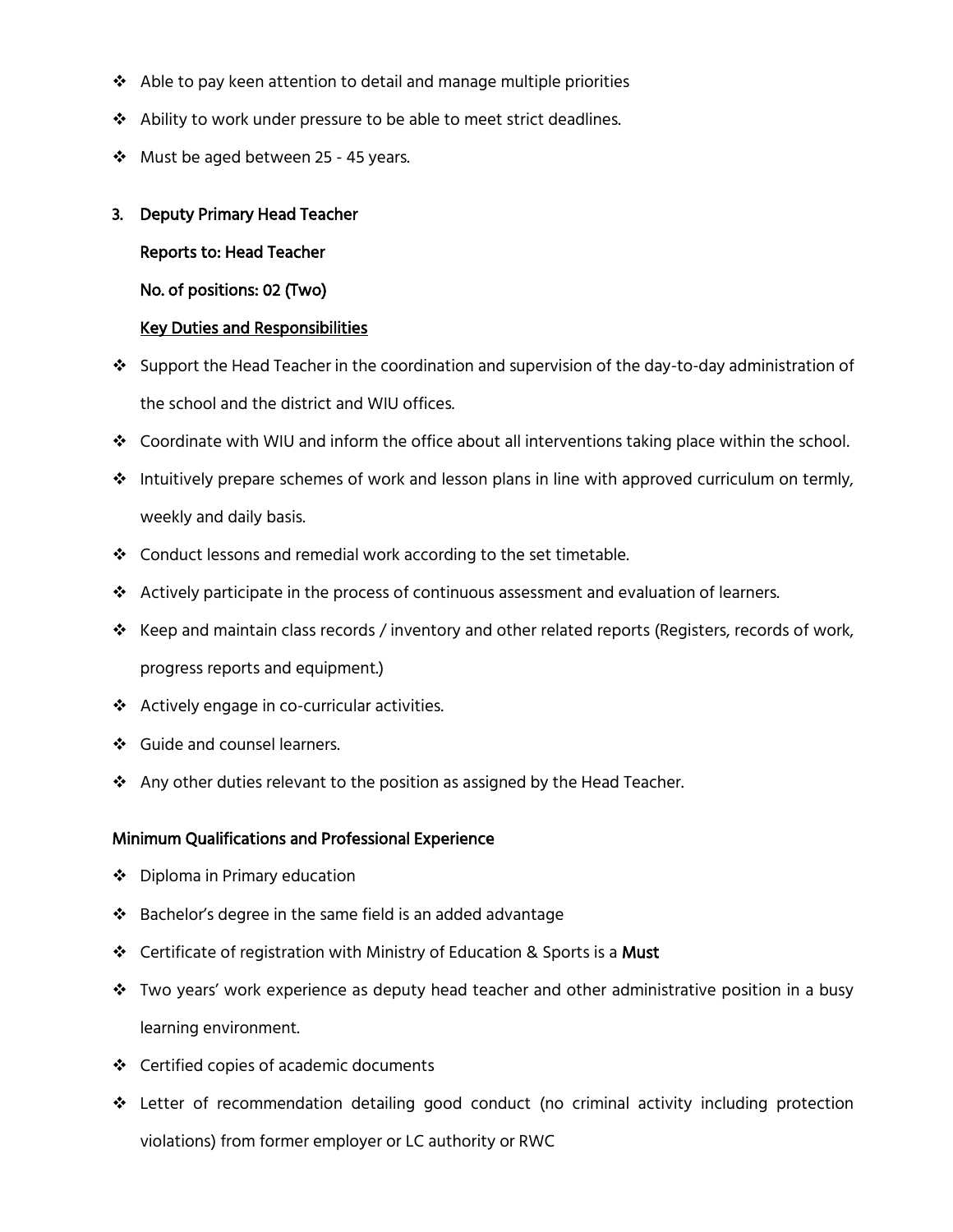- Exceptional oral & written communication skills
- ❖ Proven leadership and administration skills
- $\cdot$  Reporting skills, organization and accountability
- ❖ Good counselling & guidance skills
- ❖ Must be aged between 30-50years.

# 4. Primary Trained Teacher

### Reports to: Head Teacher

### No. of Posts: 15(fifteen)

# Key Duties and Responsibilities:

- $\cdot \cdot$  Intuitively prepares the schemes of work and lesson plans in line with approved curriculum on termly, weekly and daily basis.
- $\div$  Conduct lessons and remedial work according to the set timetable.
- Actively participate in the process of continuous assessment and evaluation of learners.
- \* Keep and maintain class records/inventory (Registers, records of work, progress reports and equipment.)
- Ensure safety of learners during class and co-curricular activities.
- Guide and counsel learners.
- $\hat{\mathbf{v}}$  Performs any other duty as assigned by the relevant authority from time to time.

# Qualifications, Skills and Experience:

- The applicant should possess a Minimum of a Grade III Teachers' Certificate from a recognized institution/University.
- Possession of a Diploma in Primary Education is an added advantage.
- $\clubsuit$  Must be duly registered with the Ministry of Education, Sports, Science and Technology.
- Letter of recommendation detailing good conduct (no criminal activity including protection violations) from former employer or LC authority or RWC
- $\cdot$  Should be ready to work with minimum supervision and meet the daily task timelines of submitting assignments.
- $\clubsuit$  Should be able to work in a hard to reach and multicultural environment.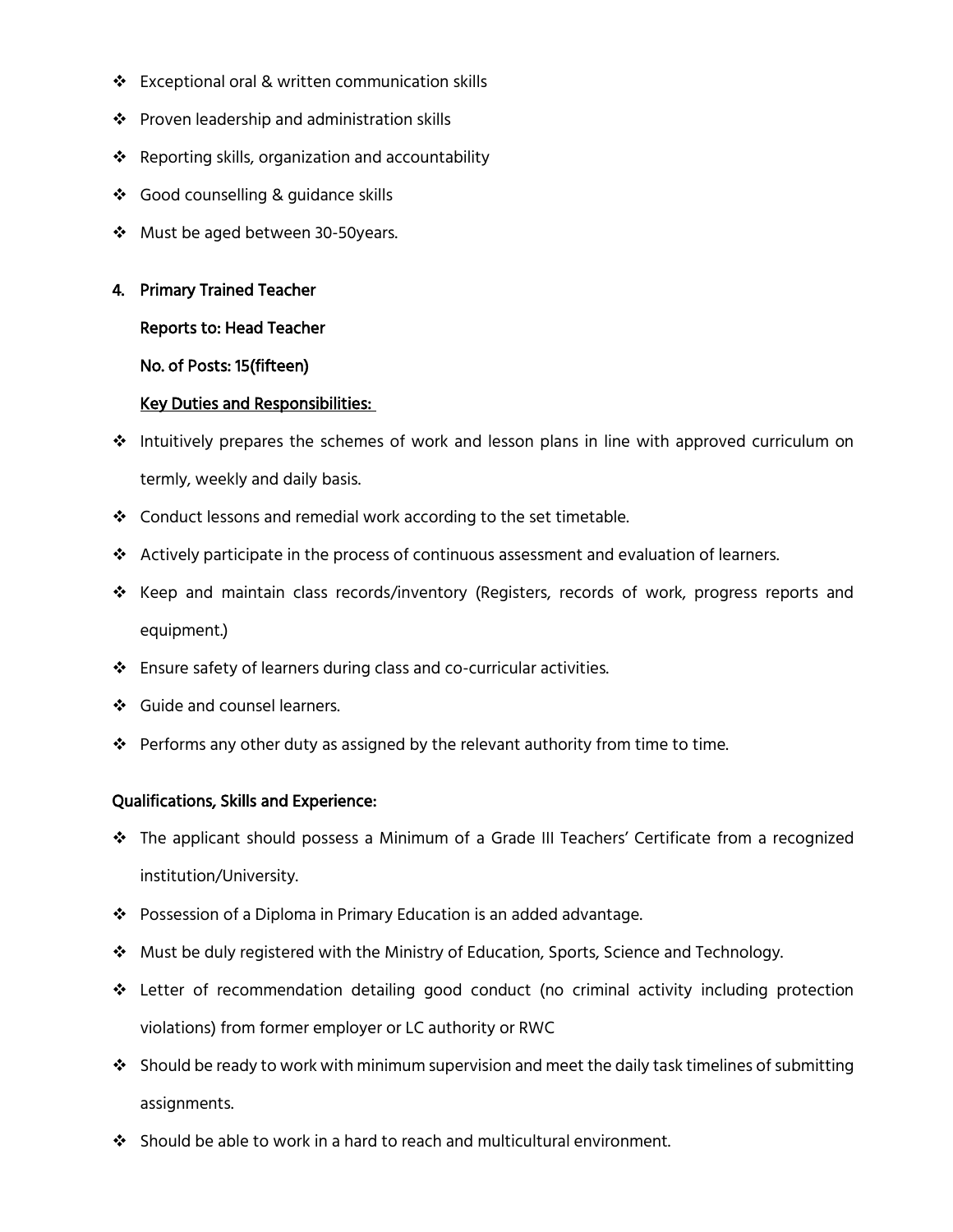- At least 2 years of relevant professional experience preferred
- ❖ Must be aged between 25 45 years.

#### 5. Teaching Assistant

#### Reports to: Head teacher

No. of Posts: 06 (Six)

#### Key Duties and Responsibilities:

- ❖ Prepare schemes of work and lesson plans
- ❖ Conduct lessons and remedial work according to set timetable
- Set, administer and mark internal examinations
- Develop and use instructional materials
- Carry out continuous assessment and evaluation of student's performance
- $\div$  Keep and maintain class records
- Guide and counsel Students
- ❖ Serve as a class teacher if assigned by the school Administration
- $\cdot \cdot$  Perform any other duties assigned by Head Teacher

#### Qualifications, Skills and Experience:

- $\div$  The applicant should have completed S.4 and/or S.6 and passed at least 2 science subjects, Math and English at O level.
- Applicant must be a REFUGEE living in Imvepi Refugee Settlement and should possess a proof of verification.
- Knowledge of local languages used in the settlement; Kakwa, Arabic, or Alur
- Letter of recommendation from refugee welfare council (RWC) is a must for refugee applicants
- ❖ He/ She must not be undergoing any resettlement process.
- $\div$  He/ She must be between 18-30 years of age.

#### How to apply:

All interested applicants should submit their hand-written applications including detailed and up-todate typed curriculum Vitae, photocopies of all their academic and professional documents,